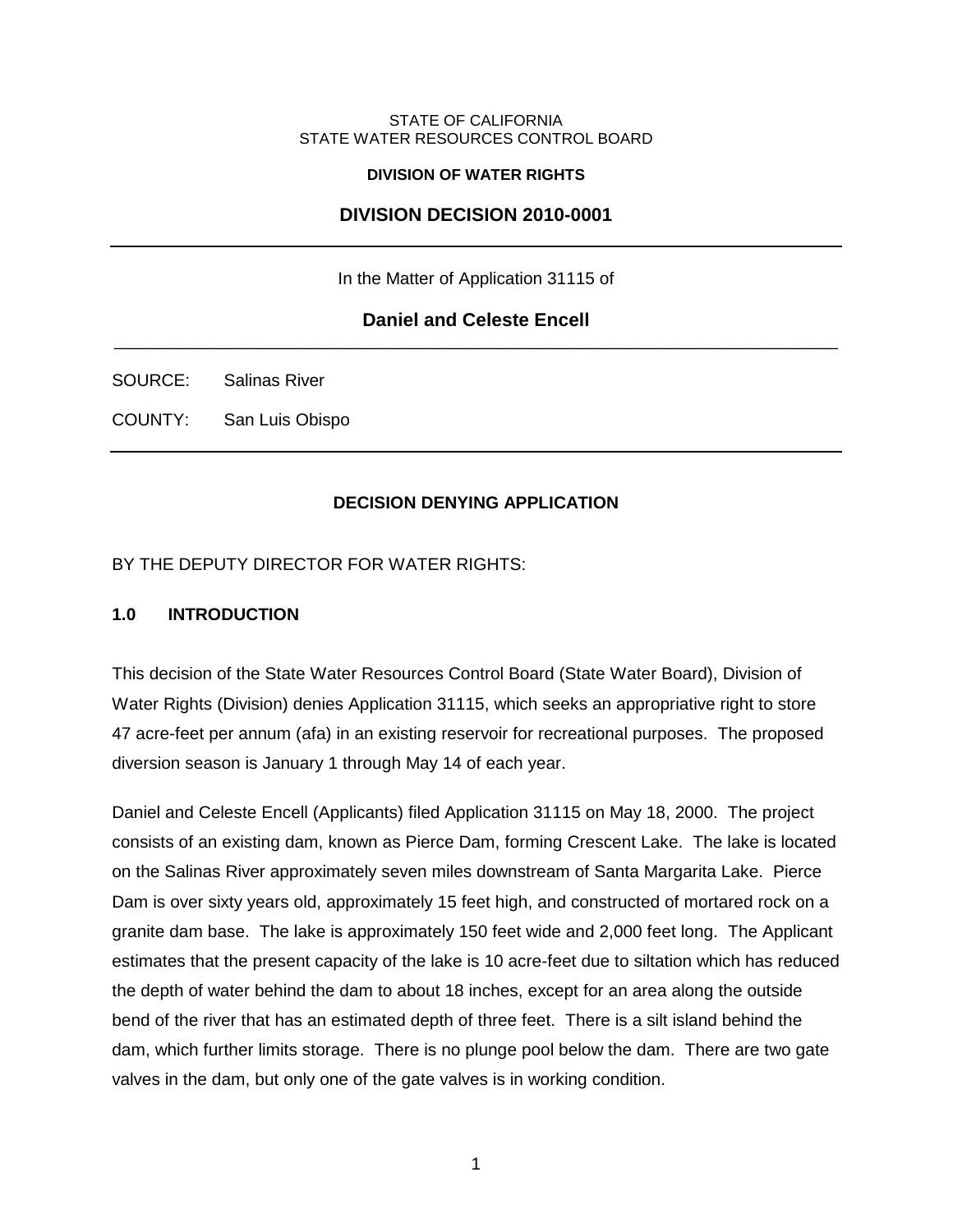The project site is located approximately three miles east of the community of Santa Margarita in San Luis Obispo County. The Salinas River, which is tributary to the Pacific Ocean, flows through the project site. The project site is located on a 640-acre undeveloped parcel surrounded by hillsides with low to steep slopes and consisting primarily of chaparral, oak woodland, and grassland habitat with riparian habitat along the watercourse.

## **2.0 FIELD INVESTIGATION ISSUES**

A field investigation took place on October 1, 2008, pursuant to a September 8, 2008 notice of field investigation. The unresolved protest issues are:

- Impact on public trust resources including steelhead trout (Oncorhynchus mykiss) of the South/Central California Coast Evolutionarily Significant Unit and California red-legged frog (Rana aurora draytonii), which are both listed as "threatened" under the Endangered Species Act (ESA).
- The dam has no outlet pipe to release water during low flows to keep any fish existing below the dam in good condition as required by Section 5937 of the Fish and Game Code.
- The dam is a barrier to fish passage. Suitable spawning and rearing habitat for steelhead exists within the river channel upstream from the existing dam.
- Cumulative diversions from on-stream reservoirs may reduce fish habitat values in the Salinas River system.

## **3.0 PARTIES**

The parties to the field investigation were the applicants, protestants and Division staff. The Division dismissed the protests filed by the City of San Luis Obispo and the City of Paso Robles on October 23, 2001 and August 2, 2002, respectively. Protest dismissal was conditioned on inclusion of terms in any permit issued pursuant to Application 31115 recognizing the prior rights of the cities and non-interference with the existing bypass flow condition. (See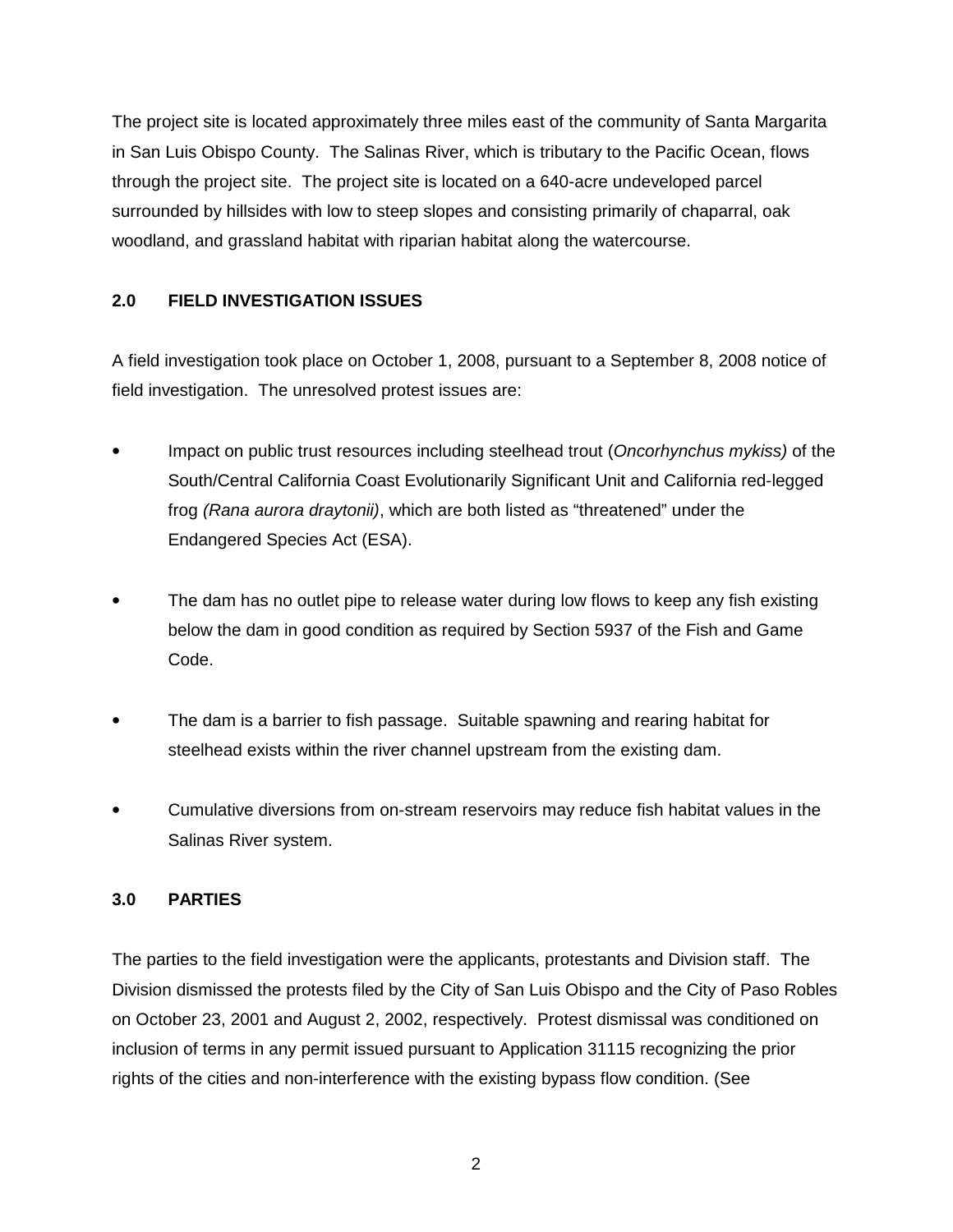October 23, 2001 Division letter to City of San Luis Obispo and August 2, 2002 Division letter to City of Paso Robles.) The remaining protestants are the California Sportfishing Protection Alliance (CSPA), Canyon and Stream Alliance (CASA), National Marine Fisheries Service (NMFS), and Department of Fish and Game (DFG).

The following parties participated in the field investigation: Katherine Mrowka and Lauren Dailey (Division of Water Rights), Dan Encell (Applicant), Brian Erlandsen (DFG), and Phil Ashley (CASA).

NMFS and CSPA did not attend the field investigation.

## **4.0 AVAILABILITY OF UNAPPROPRIATED WATER**

When considering whether to approve an application to appropriate water, the State Water Board must determine whether unappropriated water is available to supply the project described in an application. (Wat. Code, § 1375, subd. (d).) The Salinas River is fully appropriated from May 15 through December 31. (See WR-Order 98-08, Declaration of Fully Appropriated Streams.) The Applicant has not documented the availability of unappropriated water to serve Application 31115. (Wat. Code, §§ 1260 subd. (k); 1375 subd. (d).)

## **5.0 CALIFORNIA ENVIRONMENTAL QUALITY ACT**

In general, CEQA applies to discretionary projects that public agencies approve or propose to carry out. (Pub. Resources Code § 21080 subd.(a).) The Applicant's project is a discretionary project as defined in CEQA. (Pub. Resources Code § 21065.) Therefore, the Applicant must comply with CEQA before the Division can approve Application 31115.

On August 27, 2004, the County of San Luis Obispo issued a final Mitigated Negative Declaration (MND) and Notice of Determination (NOD) (SCH# 2004081164) for removal of 5,000 cubic yards of sand and gravel from behind the Applicant's dam. The project would result in the disturbance of approximately 45,000 square feet on a 640-acre parcel. The MND concluded that because the material would be removed from directly behind a dam, the potential for impacts to river hydrology were less than significant. However, the potential for erosion and sedimentation of the stockpiled material was considered significant because the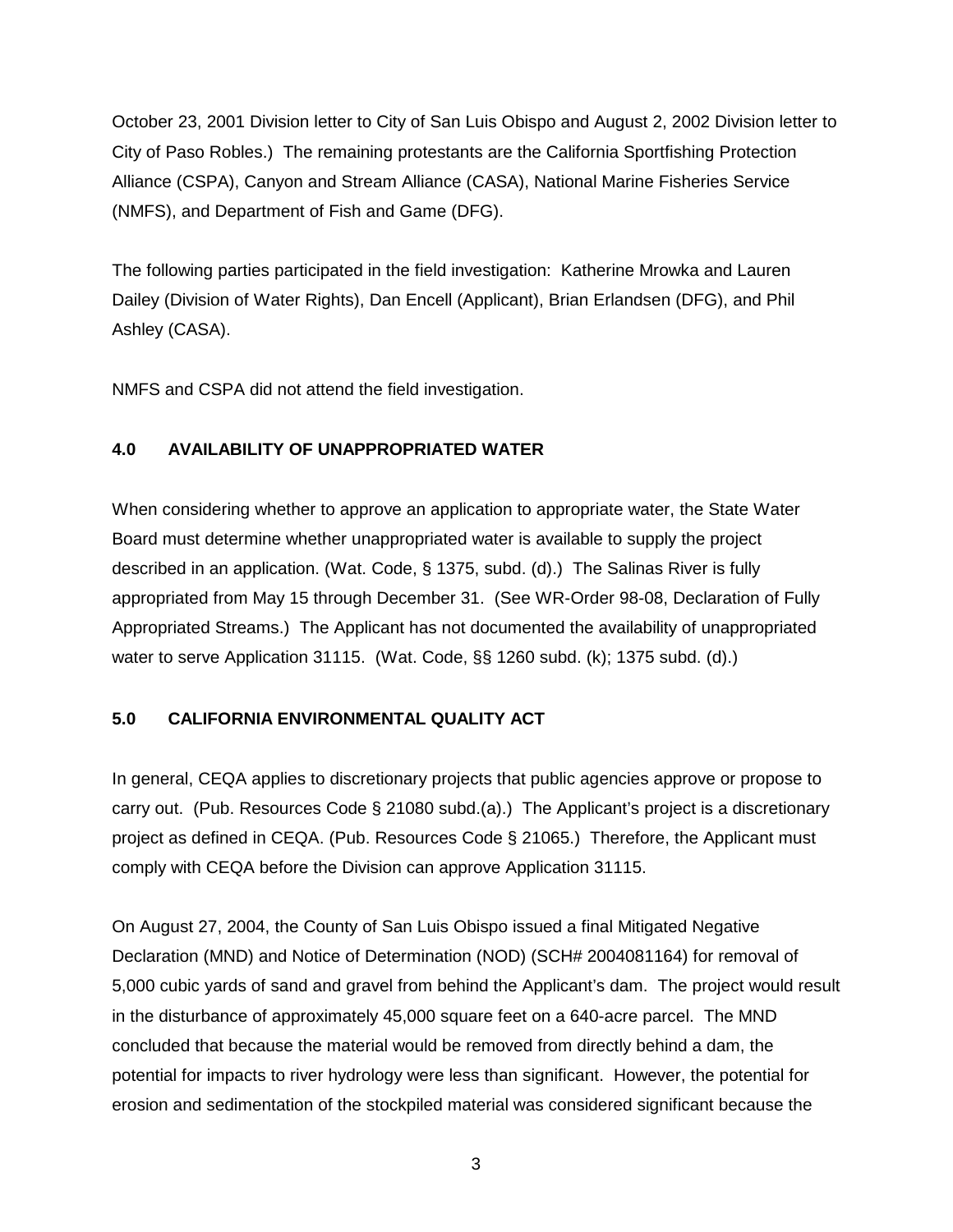material would be unconsolidated and located in a flood hazard area. Mitigation measures were adopted to address this concern.<sup>1</sup>

# **5.1 Status of Reservoir Dredging Project**

The Applicant has not yet dredged the reservoir. Prior to reservoir dredging, the Applicant should consult with DFG and the Central Coast Regional Water Quality Control Board (Central Coast Water Board) to ensure that the dredging project does not adversely affect a fishery or result in unregulated sediment discharge to a waterway. The Applicant must obtain any necessary permits, including (1) a Streambed Alteration Agreement from DFG, (2) Clean Water Act section 401 Certification from the Central Coast Water Board, and (3) a Clean Water Act section 404 Permit from the United States Army Corps of Engineers.

# **6.0 EFFECT ON PUBLIC TRUST RESOURCES**

# **6.1 Department of Fish and Game Protest**

# Fish Passage

During the field investigation, DFG indicated that the dam is a barrier to passage of steelhead. DFG offered the Applicant the following alternatives to resolve its protest regarding fish passage. The Applicant could: 1) install a fish ladder; 2) install a head-gate; or 3) remove the dam.

- 1) Fish ladder: DFG has not evaluated the technical feasibility of installing a fish ladder. DFG is concerned that if spawning occurs above the dam, it would be difficult for juveniles to out-migrate through Crescent Lake as the lake is uniformly shallow, slow moving, and contains predators.
- 2) Head-gate: A head-gate is a rectangular cut in the dam with flashboards used to control water flow. DFG suggested that a head-gate could be installed and opened prior to the start of steelhead migration to drain the lake and allow fish passage

<sup>&</sup>lt;sup>1</sup> The CEQA document only addressed silt removal/dredging and did not discuss other impacts that might result from operation of the reservoir.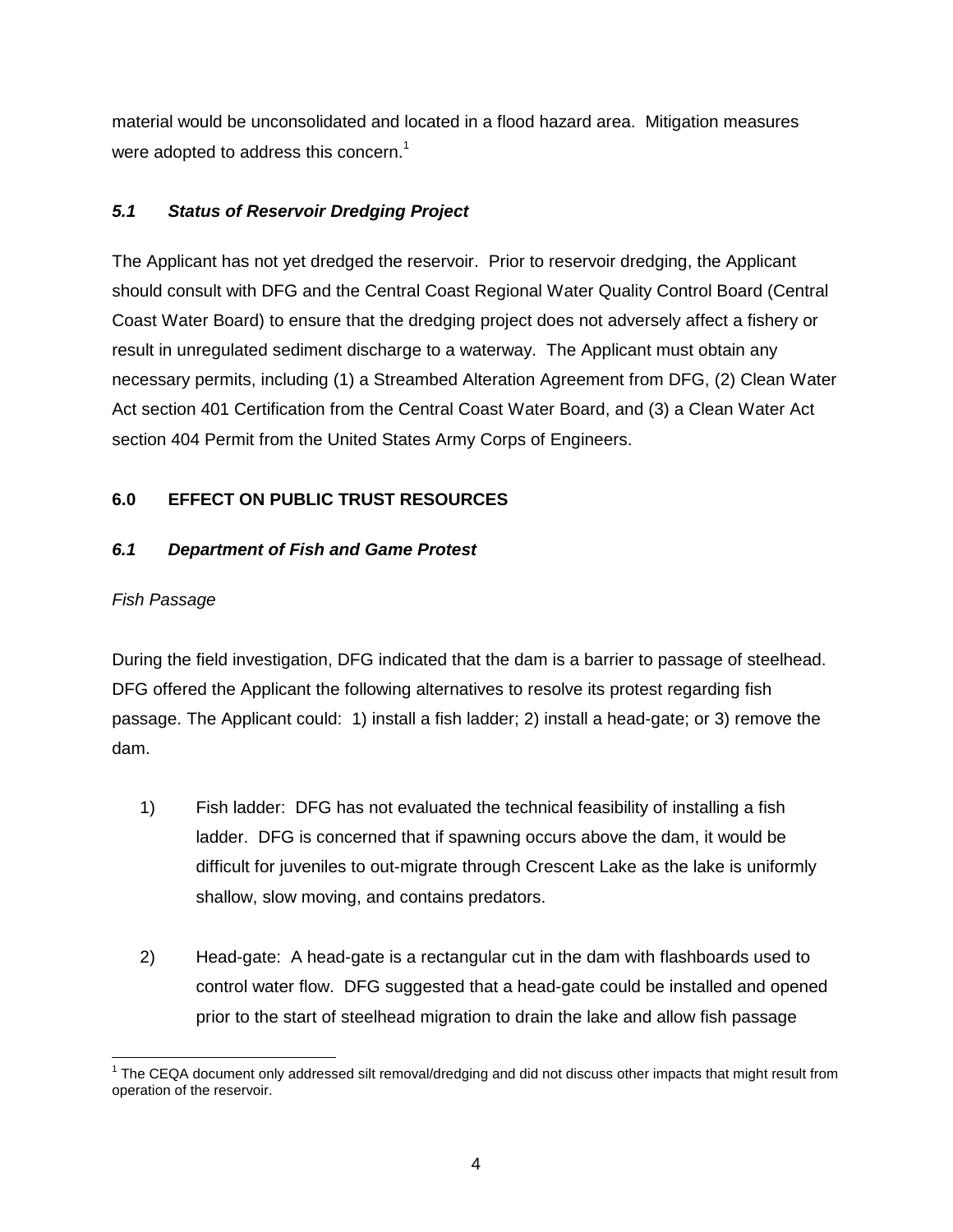during the migration season. The flashboards would be installed in early June after the migration season, allowing the lake to fill for recreational purposes. This method of operation conflicts with the January 1-May 15 diversion season identified in Application 31115 and also conflicts with WR Order 89-08 that declares the Salinas River fully appropriated from May 15 to December 31. Consequently, this option will not be considered.

3) Dam removal: The dam removal option addresses the fish passage issue. Removal of the dam would require a phased approach, including removal of the silt behind the dam prior to demolition.

#### California Red-legged Frog

DFG indicated that California Red-legged Frogs (CRLF) require seasonal ponds that dry up after the larval stage to prevent the presence of bullfrogs which are a predator of CRLF. DFG indicated that Crescent Lake is poor habitat for CRLF because it is an on-stream reservoir with perennial flow. The Applicant confirmed that bullfrogs are present in the reservoir.

#### **6.2 CASA Protest**

#### Fish Passage:

During the field investigation, CASA indicated that the dam is a barrier to fish passage. To address fish passage issues, increased predation on an endangered species, and to restore Salinas River continuity, CASA recommends dam removal and installation of four stepped pools. CASA noted that there is an existing dam located about four miles upstream of the Applicant's dam, but the upper dam is not a fish barrier unless flows drop below 0.5 cubic feet per second. Therefore, removal of the dam will improve access to upstream steelhead habitat with minor limitation from the upstream dam.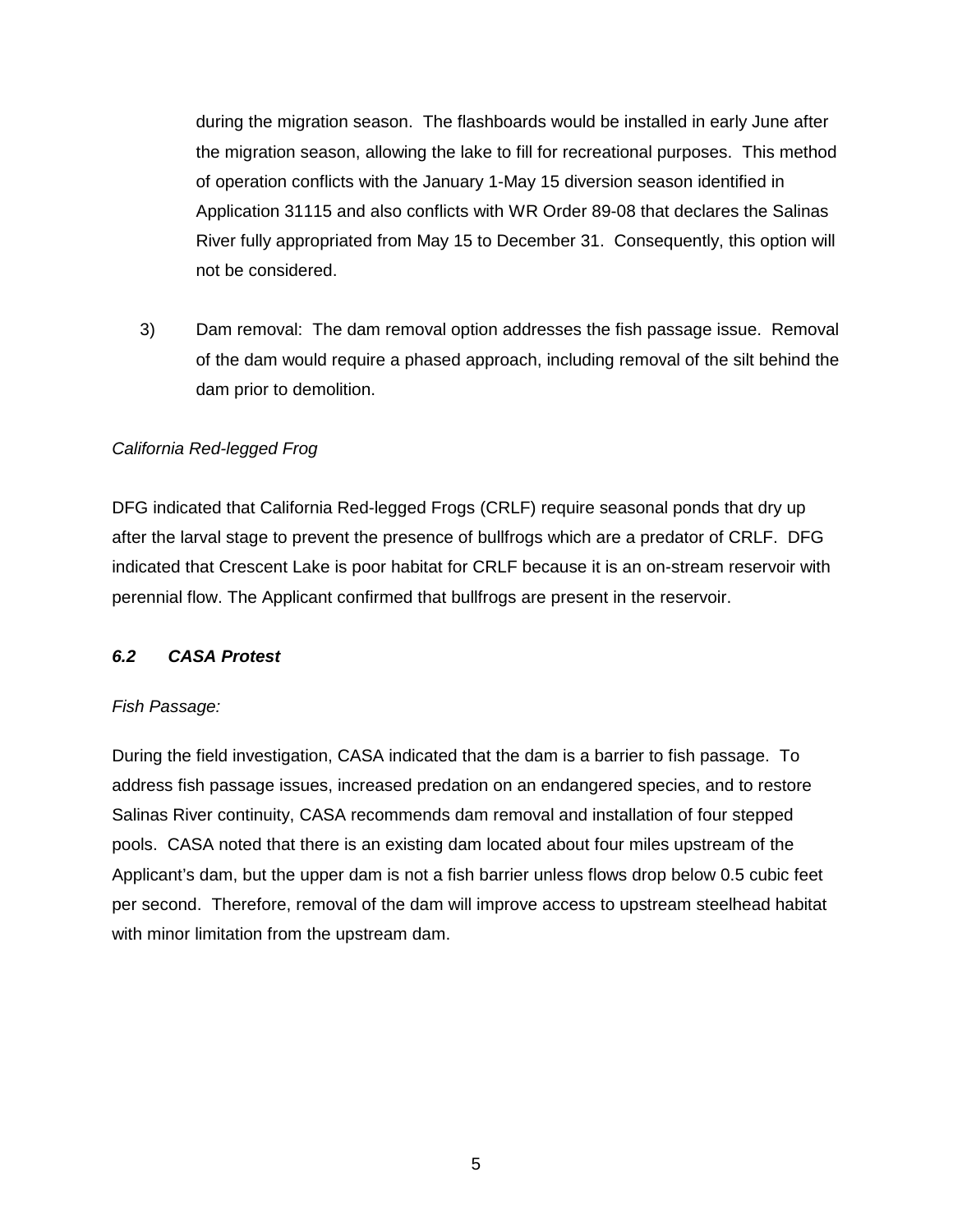### **6.3 Applicant's Comments**

The Applicant did not object to altering the dam to allow fish passage, but indicated that he lacked funding to modify the dam.

## **7.0 COMMENTS FILED AFTER FIELD INVESTIGATION**

Parties were afforded 30 days after the Field Investigation to submit comments, with a 30-day period for response to comments.

### **7.1 DFG Comments**

DFG's December 12, 2008 letter stated that the project may result in direct and cumulative adverse impacts to public trust resources both above and below Pierce Dam because: 1) the dam impedes fish passage to potential spawning habitat upstream; and 2) the dam restricts sediment transport downstream. In order to maintain fish habitat and a healthy riparian zone, DFG staff believes it is necessary to restore the Salinas River's continuity. DFG reiterated two of the prior options: installation of a head-gate or installation of a fish ladder. DFG modified the head-gate proposal to require that the head-gate or a partial head-gate be left open throughout the steelhead migration season (September 15-April 1). This would allow for collection to storage from April 1 to May 14 each year. Sediment transport studies would be necessary, along with management plans to address sediment loading downstream and the chemical constituents of the sediment.

The second option is installation of a fish ladder. However, out-migrating juveniles would pass through the shallow, slow-moving lake where they would be exposed to predators, increased water temperatures, and low oxygen levels. During the investigation, DFG indicated that it prefers dam removal.

## **7.2 Applicant Comments**

The Applicant advised DFG on December 24, 2008 that an 18- to 24-inch pipe exists with a gate valve that can be opened to drain the lake. The Applicant proposed using the existing pipe to drain the lake and also provide a conduit for fish passage during the migration season.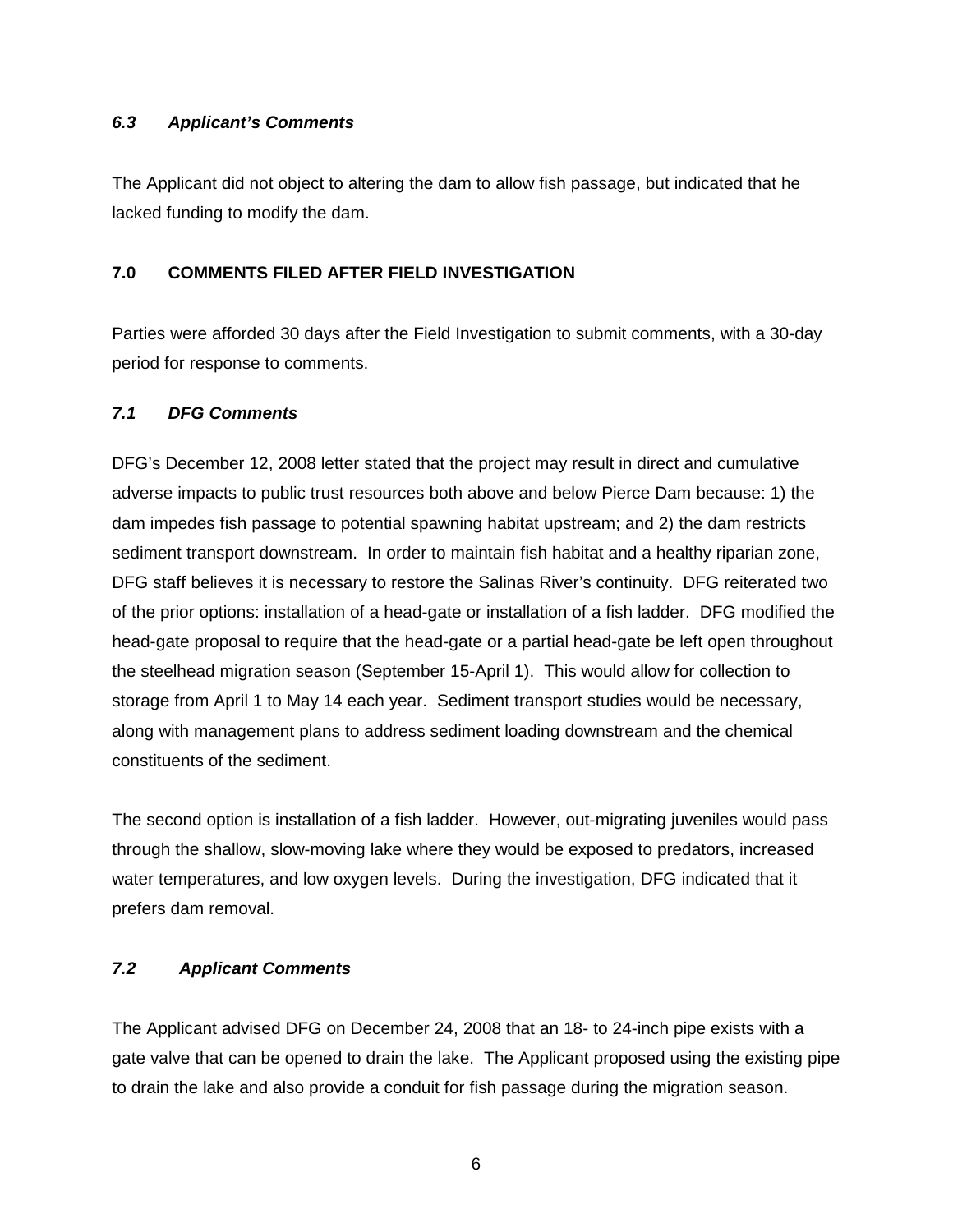#### **7.3 CASA Comments**

On January 28, 2009, CASA responded by letter, stating that installation of a head-gate or fish ladder will not adequately restore Salinas River continuity. Out-migrating juvenile steelhead would continue to be exposed to heavy predation as they pass through Crescent Lake. Also, the suggestion to install a partial head-gate with fish ladder would only restore a portion of the 2,000 feet-long lake to alternating riverine pools and riffles, which are essential to steelhead survival and recovery. If a head-gate is installed, CASA maintains that the diversion season should not start until May 1 because April is a substantial rain and stream flow month on the California Central Coast and DFG and NMFS have previously designated April stream flows as important to steelhead. CASA prefers dam removal to the other options.

#### **8.0 DISCUSSION:**

#### **8.1. Public Trust Concerns**

The primary public trust concern associated with Application 31115 is the protection of steelhead in this critical habitat area. The mainstem of the Salinas River is considered a Class 1 stream and serves as a migratory corridor when sufficient runoff provides a connection to the Pacific Ocean (Order WR 2000-13, p. 27). Adult steelhead enter the Salinas River and its tributaries primarily during the months of January through May. (See Order WR 2000-13, p. 27.) Suitable steelhead spawning and rearing habitat has been identified along the mainstem of the Salinas River between the Salinas Dam and Highway 58, but certain factors significantly reduce the probability of steelhead successfully spawning (Order WR 2000-13, pp. 28-30.). Nevertheless, CSPA testified that juvenile and adult steelhead have been found in the river about three miles below the Salinas Dam, which is upstream of the Application 31115 dam. (See Order WR 2000-13, p. 29.)

The Salinas River has been designated under the ESA as critical habitat for steelhead trout (Oncorhynchus mykiss). On February 16, 2000, NMFS designated the watershed below the Salinas Dam that has anadromous access as critical habitat<sup>2</sup> for steelhead under the federal ESA. (65 Fed. Reg. 7764 (Feb. 16, 2000).)

 $2$  Critical habitat is defined as the specific areas within the geographic area occupied by the species on which are found those physical or biological features that are essential to the conservation of the species and that may require special management considerations or protection. (16 U.S.C. § 1532(5)(A)(i).)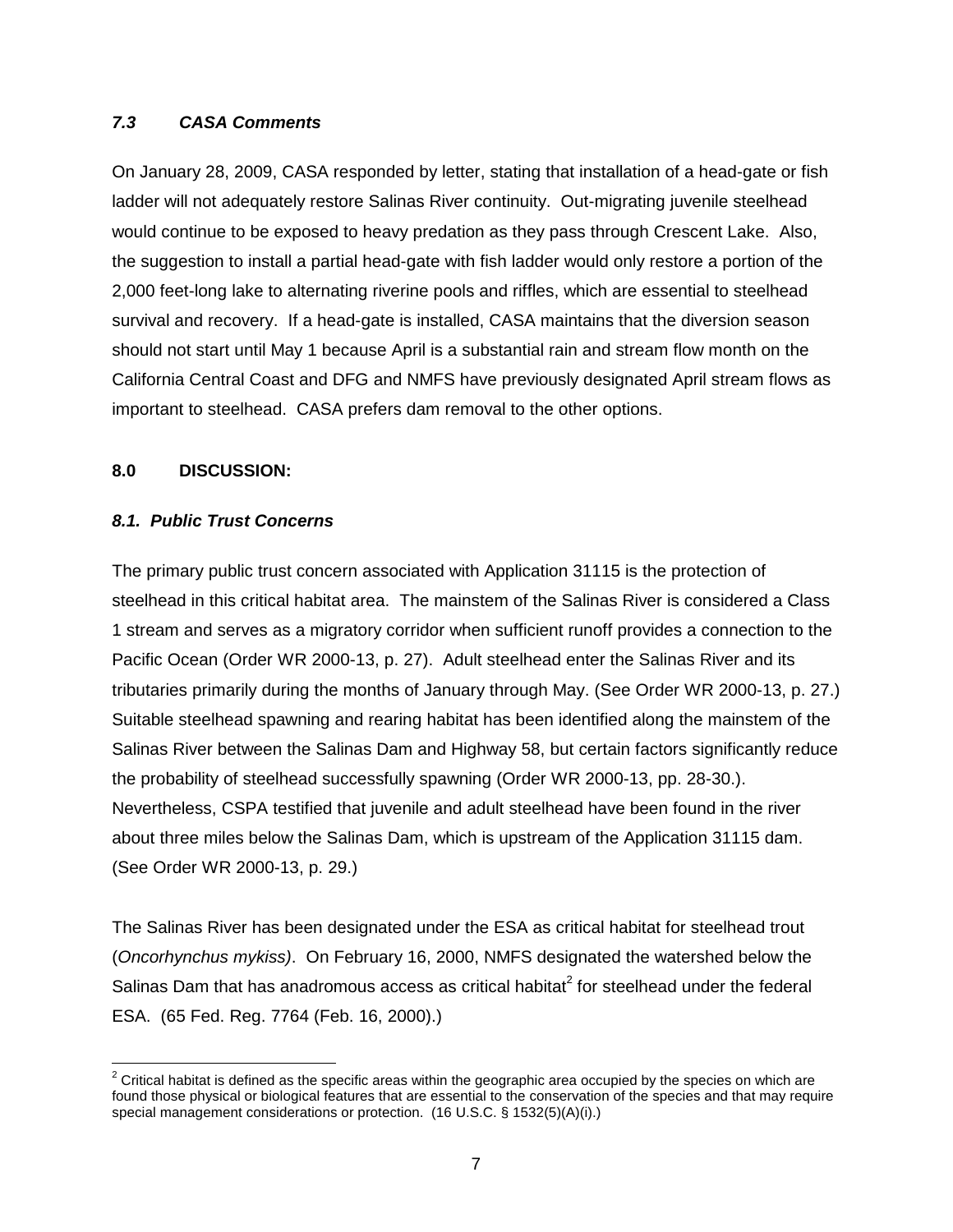The June 21, 2007 NMFS Final Biological Opinion (BO) for the Salinas Valley Water Project states that the Upper Salinas River has a low abundance of steelhead, with a negative population growth trend. (BO, p. 25.) The population in the Salinas River does not currently meet the definition of viable. (BO, p. 25.) Several of the potentially viable sub-populations, including the Upper Salinas, are among the lowest ranking sub-populations under current conditions. (BO, p. 28.) The top stressors for this fish population are: 1) summer base flow, 2) flow-related passage, 3) water temperature, and (4) barriers. (BO, p. 29.) The top threats to the population are groundwater and surface diversions and dams. (BO, p. 31.) Groundwater pumping, surface and underflow water diversions, and dams associated with agricultural and urban developments all potentially contribute to reductions in surface flows which can limit upstream migration of adult steelhead and downstream migration of smolts, depending on the time of year. Steelhead use of upper Salinas River tributaries is dependent upon the presence of a migration corridor in the mainstem Salinas River. (BO, p. 44.)

The Upper Salinas River steelhead population is listed as one of the populations at highest risk of extirpation. (BO, p. 36.) NMFS reached this conclusion based on the extinction risk profiles and on their degree of isolation. Steelhead sub-populations of the Salinas River basin play a significant role in the survival of the Distinct Population Segment (DPS). (BO, p. 36.) Without the Salinas River basin population, only smaller coastal populations and the Pajaro River basin populations would remain. (BO, p. 37.) Based on watershed size, location, ecological context, and overall status of the South-Central California Coast (SCCC) steelhead, a viable population in the Salinas River has the potential to lessen fragmentation in the distribution of SCCC steelhead, contribute to the genetic diversity of the species, and ameliorate the overall extinction risk of the DPS. (BO, p. 38.) NMFS concluded that this DPS continues to decline toward extinction. (BO, p. 39.)

Factors that may affect steelhead migration and spawning include warm summer water temperatures, the presence of man-made dams with heights up to 15 feet that form significant passage barriers for fish, as well as the presence of predators (bass and bullfrogs) in the lakes created by the dams (Order WR 2000-13, p. 28). $^3$  When considering fish passage, height is one factor to consider when assessing whether a structure may be a barrier to steelhead. If

 $3$  The Applicant has confirmed that bullfrogs are present in the reservoir.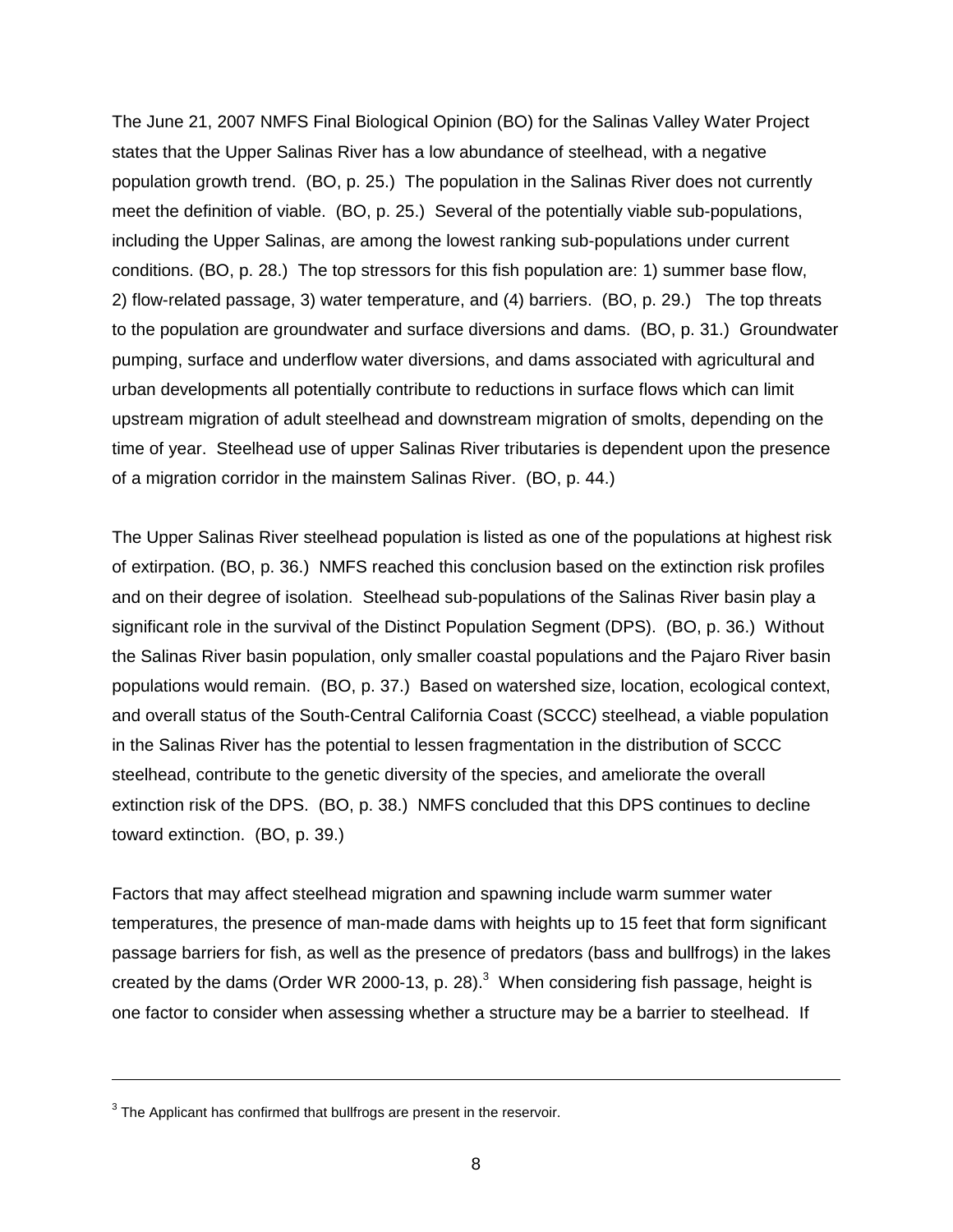other factors such as suitable plunge pools and flows exist, steelhead are capable of surmounting barriers 14 to 15 feet high (Order WR 2000-13, p. 30). During the field investigation, Division staff observed that there is no plunge pool downstream of the Applicant's dam.

CASA and DFG representatives stated that Pierce Dam is a physical impediment to fish passage. The Applicant did not provide any information to the contrary.

#### **8.2 Public Trust Impacts are Unresolved**

The existing facility is operated in a manner that is injurious to public trust resources due to adverse impacts to fish passage, spawning, and rearing. The Applicant asserts that this could be remedied by operating the existing outlet valve to reduce storage in the reservoir and potentially allow for fish passage. Although the Applicant indicated that the valve works, no information was provided as to when the valve was last used. Moreover, access to the valve is contingent on instream flows being low enough to enter the streambed below the dam and operate the gate valve. The Applicant did not provide any information documenting whether this is feasible or safe to do during fish passage season.

The Applicant has not previously operated the facility by opening the valve in the winter. The dam is full of sediment, and opening the valve may result in sluicing of sediment into the stream channel. Moreover, it is unknown whether fish can enter the reservoir through the valve because the Applicant did not establish whether the Salinas River downstream of the valve has sufficient depth to inundate the area near the valve and allow fish access to this area. It is also unknown whether the exit velocity of water through the valve is too great for fish passage and whether sediment upstream of the valve precludes fish passage.

Operation of the existing facility continues to expose out-migrating juveniles to inadequate conditions in Crescent Lake due to shallow, slow moving water where predation may occur. Although the protestants provided options for modifying the dam via installation of a fish ladder or a head-gate, a CEQA evaluation has not been done for those options.

The public trust concerns regarding operation of the reservoir project are unresolved, and the Applicant has not documented the availability of unappropriated water. The Applicant has not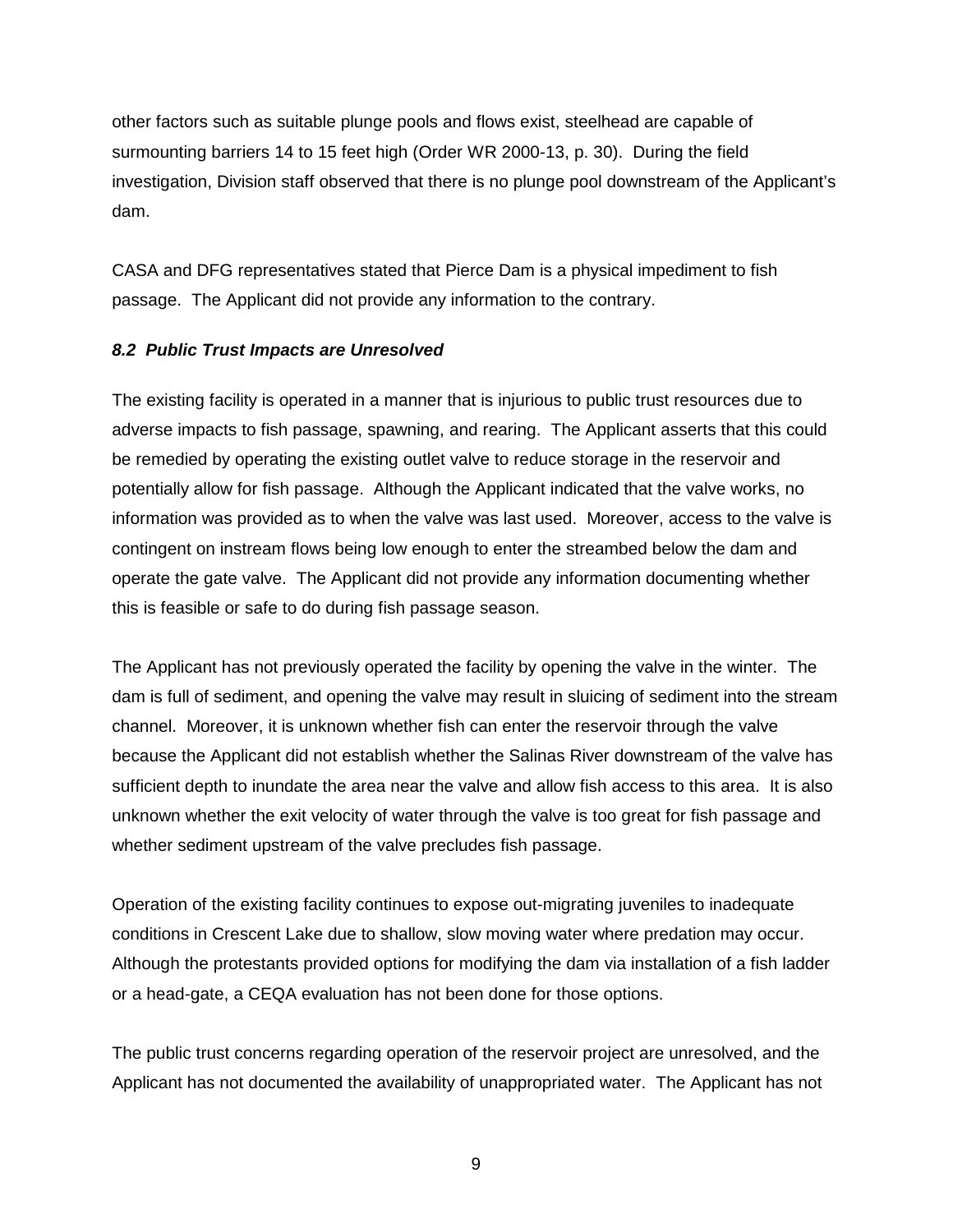provided any supportive documentation that the existing facility does not impact steelhead and public trust resources. The NMFS Biological Opinion documents that the steelhead population is declining toward extinction, and NMFS states that the presence of dams is one of the factors in the population decline. The Applicant did not propose any alternatives supported by evidence that would prevent or limit the impacts on steelhead and would restore river continuity. Due to typically year-round low flow conditions in the Salinas River in the 14-mile long Salinas River Canyon resulting from low flow releases from Salinas Dam, even well designed fish ladders/structures may not work adequately for steelhead migration and recovery. (CASA, June 8, 2001 letter.)

#### **8.3 Beneficial Purpose**

The final issue for evaluation is whether the reservoir serves a useful, beneficial purpose. The reservoir is located on private property, with no public access. The Applicant suggests that the existing facility could be used for recreational purposes, but did not identify an existing recreational use. The Applicant provided a 2001 property sales advertisement featuring the lake. In the undated sales photograph, the lake does not show evidence of the silt island, tulles, and other features that are now present and may reduce recreational use. The Applicant stated that in 11 years, the reservoir depth had changed from 4 feet to 18 inches. Although San Luis Obispo County prepared an MND for removal of 5,000 cubic yards of sand and gravel behind the dam in 2004, the Applicant had not removed the silt prior to the October 1, 2008 field investigation, and the Applicant has not indicated that he intends to pursue a silt removal project. At present, the reservoir is too shallow for swimming, and boating would be marginal, since the reservoir is so shallow. Also, there is no information to document that the fishing experience is better in the reservoir than in the natural stream course. Therefore, at most, the evidence shows that the reservoir has only a marginal beneficial purpose.